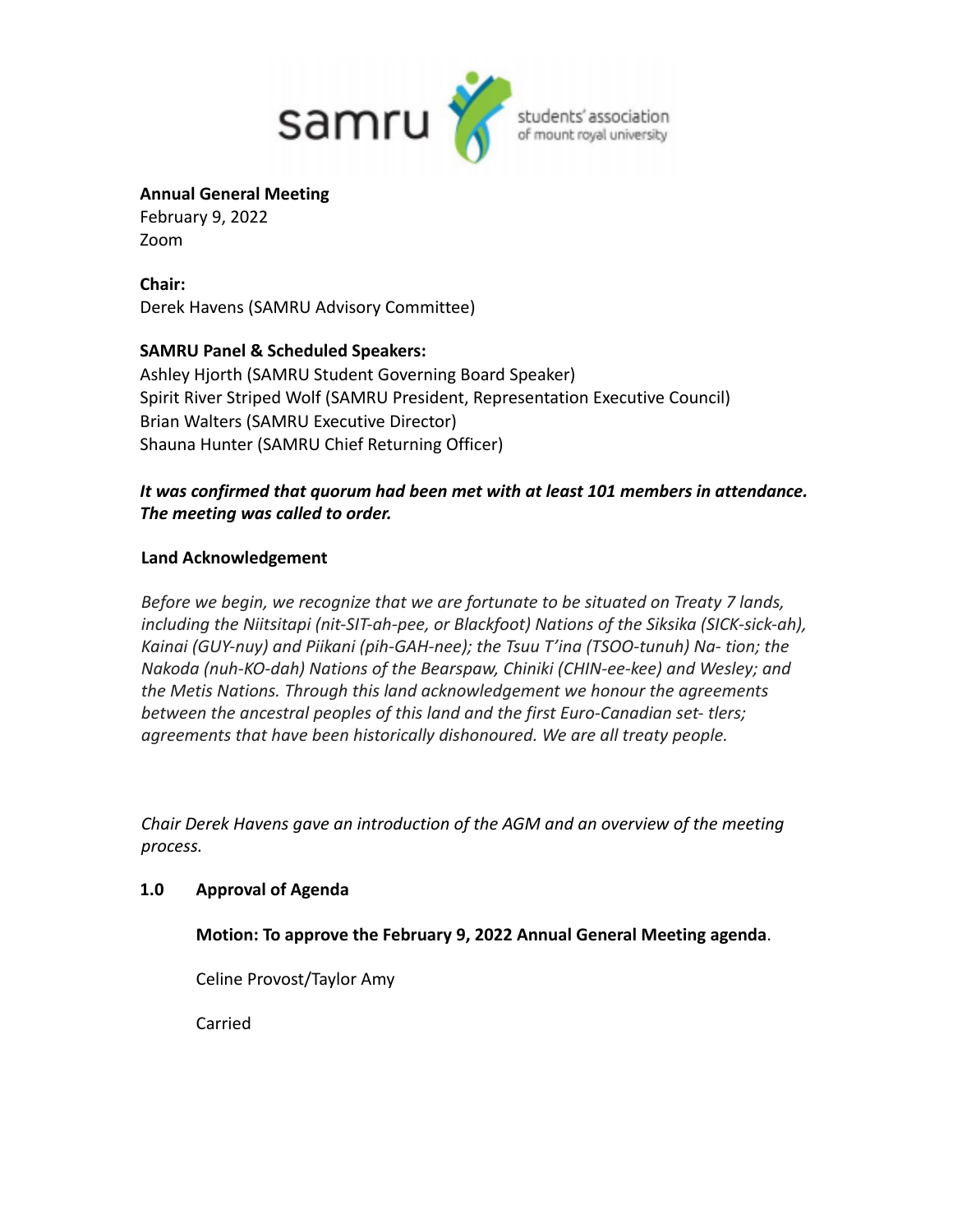### **2.0 Approval of Minutes**

### **Motion: To approve the March 31, 2021 Annual General Meeting minutes**.

Jessica Cuillerier/Rafael Hernandez

Carried

### **3.0 Presentation of Audited Financial Statements** (Executive Director, Brian Walters)

### **Motion:** *To accept the 2020-21 Audited Financial Statements as presented.*

Mallary Siegal/Erin Hepburn

Carried

Brian Walters (SAMRU Executive Director) gave the following overview on the fiscal year of 2020-21 financial statements:

*"Hello, and thank you very much. As mentioned I'm the Executive Director for SAMRU and I'm here to present the audited financial statements, and to report on SAMRU's financial position.*

*Typically, SAMRU's financial performance is stable and predictable.*

*The organization has strong internal controls, and an excellent policy framework around its finances and investments.*

*Each year the SGB approves a breakeven budget, and management closely controls expenditures to ensure that SAMRU stays within that budget.*

*Any operating surpluses that are realized at year end are held in a separate reserve fund to help protect the organization from future uncertainty and to ensure its long-term sustainability.*

*The onset of the pandemic in March 2020 created a very difficult financial situation for SAMRU.*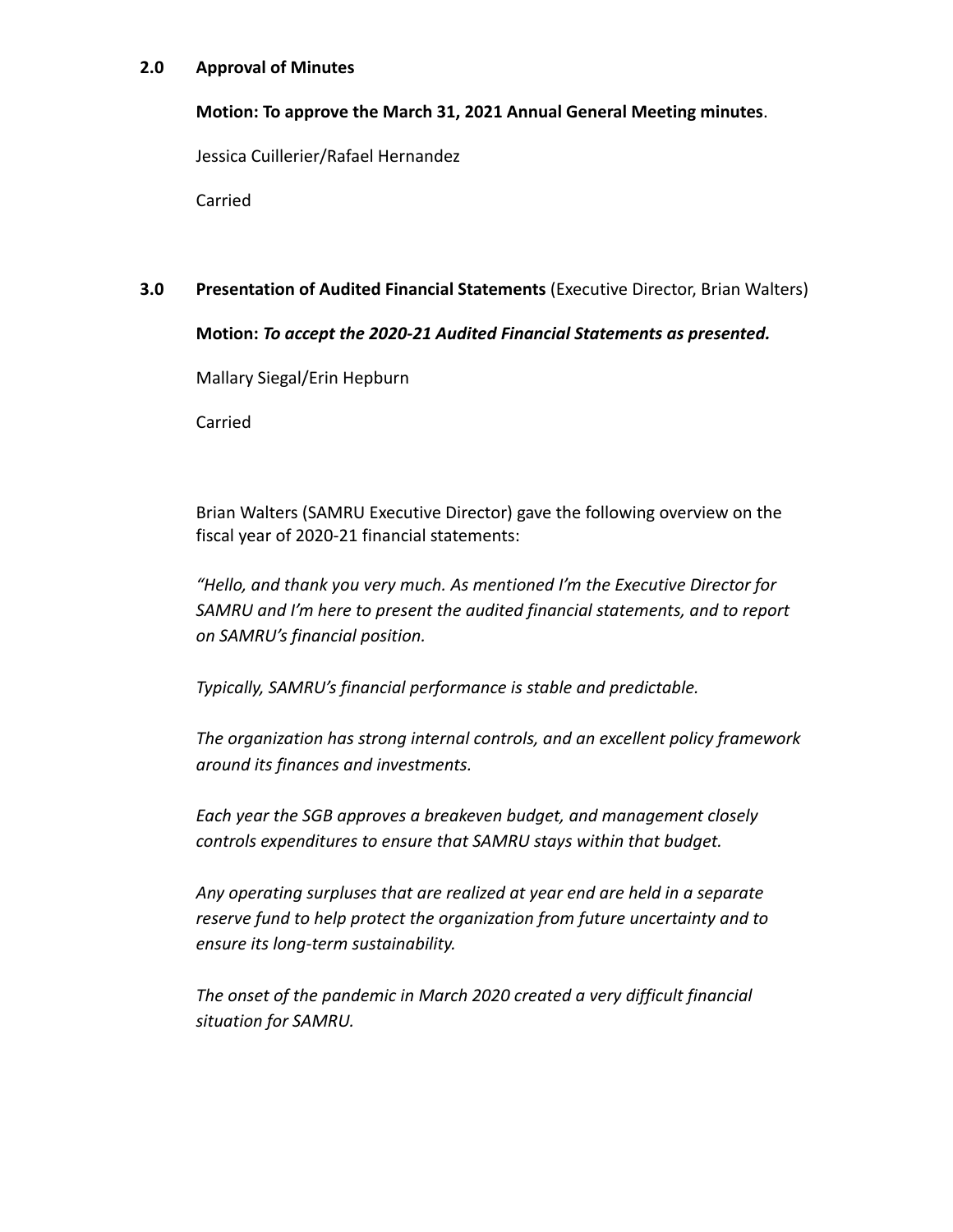*Campus restrictions forced the closure of all businesses in Wyckham House and resulted in the suspension of SAMRU's commercial partnership agreements which had a substantial impact on the organization's revenues.*

*Fortunately, the SGB acted quickly and decisively, and management was able to transition most of its programs and services online and to dramatically reduce expenses for the year.*

*Through these actions, and favourable changes in the investment markets, SAMRU ended the year in a positive financial position, keeping its reserve funds intact and available for future use.*

*The financial statements for the year were prepared by professional accountants in accordance with appropriate standards for not-for-profit organizations.*

*These statements were then reviewed, tested and audited by the firm PricewaterhouseCoopers which ranks as the second largest professional services network in the world.*

*The lead auditor on this year's engagement was Angela Loo, who is a partner in the Assurance division at PwC.*

*Ms Loo presented her team's audit findings report and unqualified audit opinion to the SGB on November 22, 2021, and the SGB subsequently approved the financial statements to be presented to the membership here at the AGM.*

*At this point, I would be pleased to answer any questions members may have specifically regarding the financial statements or the audit process".*

### **4.0 Appointment of Auditors**

**Motion: Be it resolved by ordinary resolution of the Annual General Meeting of the Students' Association of Mount Royal University that the firm of PriceWaterhouseCoopers be approved as auditors for the Students' Association of Mount Royal University for the fiscal year of 2021-22.**

Angela Faye Galeos/Nancy Tran Carried

#### **5.0 SAMRU Governor Elections**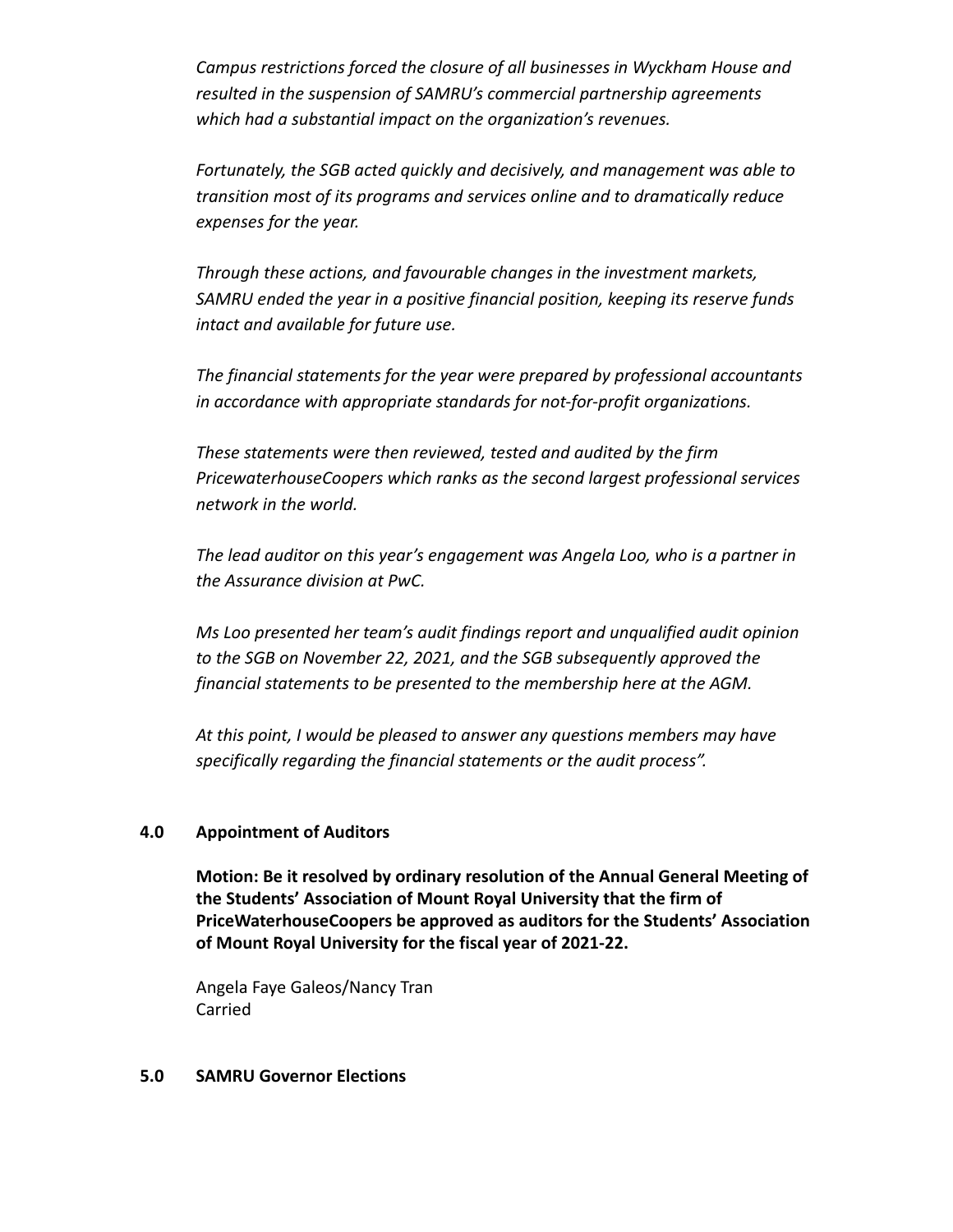a. Motion: To elect Tristalyn GiVogue as a Governor of the SAMRU Student Governing Board effective February 10, 2022 to February 11, 2024. Jamie Smith/Mallary Siegel Carried

*Tristalyn spoke to the membership regarding her candidacy.*

b. Motion: To elect Leah Hart as a Governor of the SAMRU Student Governing Board effective February 10, 2022 to February 11, 2024. Travis Scarfe/Megan Davidson Carried

*Leah spoke to the membership regarding her candidacy.*

### **6.0 SAMRU Report**

Board Speaker, Ashley Hjorth, presented the following SAMRU report to the membership:

*Hi everyone. My name is Ashley Hjorth. It has been my privilege to serve as SAMRU's Student Governing Board Speaker for 2 years now.*

*In the interest of time, the Board has asked me to deliver a combined report on behalf of the whole organization instead of the usual 3 reports as outlined in the bylaws.*

*In this report, I will briefly explain SAMRU's structure and then provide a few highlights of work done in the 2020-21 year.*

*SAMRU is a registered charity and a non-profit membership organization overseen by a Student Governing Board.*

*The Board has up to 14 volunteer student governors and is collectively the highest decision-making body of SAMRU.*

*Since the election today, we currently have 12 governors serving on the Board.*

*This means there are a couple more positions available, so please go to samru.ca to read more about these opportunities and see if they interest you.*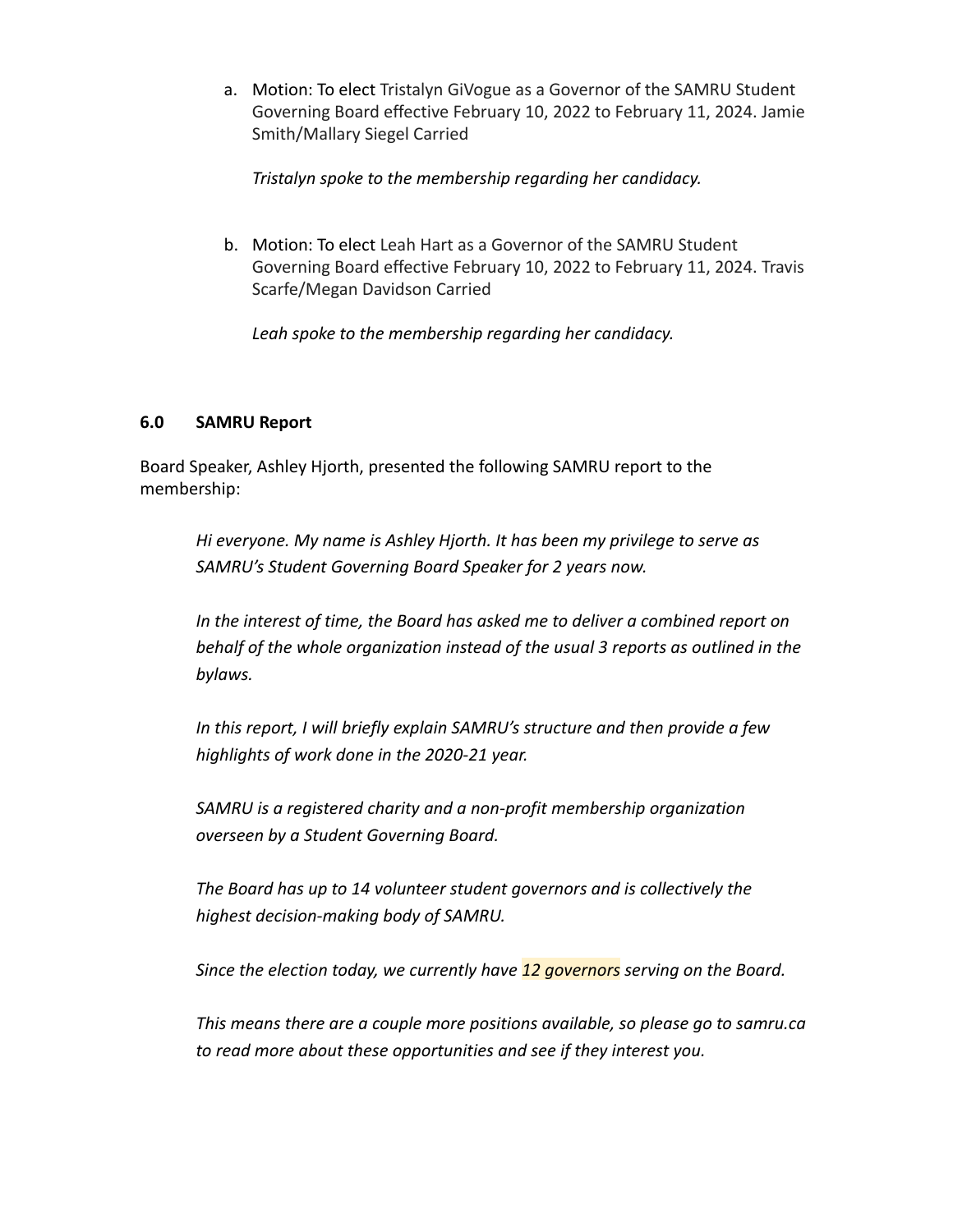*The Student Governing Board is a volunteer policy board that takes a very high-level and strategic approach when overseeing the organization.*

*This means that rather than participating in daily administration or representation work, the Board hires full-time employees to carry out SAMRU's mission and vision on its behalf.*

*The Board approves the mission, vision, values, and strategic goals of the organization, as well as an annual budget and policies that — all together guide the work of SAMRU's employees.*

*To carry out representation and advocacy work, the Board hires the 4 students who are elected by students to form your Representation Executive Council, (or REC). The Board delegates responsibility to this team to represent students' interests when meeting with the government, other student leaders, and MRU.*

*Your REC team was busier than usual during the 2020-21 year, dealing with regular advocacy issues AND then all the pandemic related issues impacting students.*

*Among other things, in 2020-21 you REC team:*

- *● Convinced MRU to end online exam proctoring, mandatory webcam use, and put the U-Pass on hold*
- *● Created an Indigenous student advisory committee*
- *● Held an anti-racism event called The Loudest Silence, to amplify the voices of BIPOC students.*
- *● Worked nationally to fight for more mental wellness funding and the Canada Emergency Student Benefit*
- *● Demonstrated against provincial funding cuts to post-secondary, and*
- *● Held virtual interactions with students, including a live Instagram series called Tea with REC, to increase accountability and transparency*

*The Board also employs an Executive Director to manage SAMRU's operations on behalf of the Board, including things like:*

- *● Managing the finances*
- *● Maintaining the Wyckham House student centre, including commercial tenants, and*